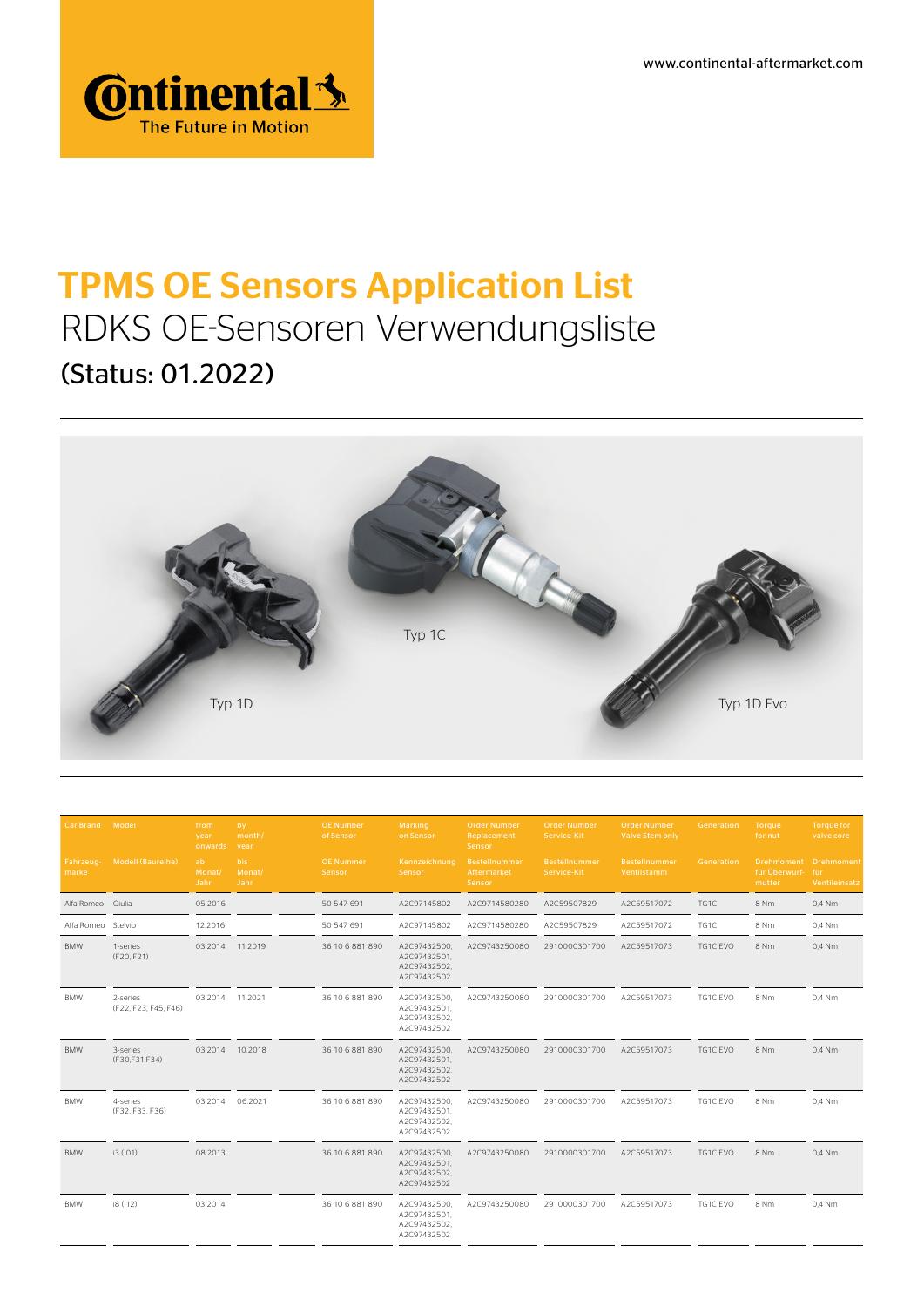| Car Brand Model    |                     | from<br>year<br>onwards | by<br>month/<br>year         |                          | <b>OE Number</b><br>of Sensor | Marking<br>on Sensor                                        | <b>Order Number</b><br>Replacement<br>Sensor | <b>Order Number</b><br>Service-Kit | <b>Order Number</b><br><b>Valve Stem only</b> | Generation | Torque<br>for nut                                | <b>Torque for</b><br>valve core |
|--------------------|---------------------|-------------------------|------------------------------|--------------------------|-------------------------------|-------------------------------------------------------------|----------------------------------------------|------------------------------------|-----------------------------------------------|------------|--------------------------------------------------|---------------------------------|
| Fahrzeug-<br>marke | Modell (Baureihe)   | ab.<br>Monat/<br>Jahr   | <b>bis</b><br>Monat/<br>Jahr |                          | <b>OE Nummer</b><br>Sensor    | Kennzeichnung<br>Sensor                                     | Bestellnummer<br>Aftermarket<br>Sensor       | Bestellnummer<br>Service-Kit       | <b>Bestellnummer</b><br>Ventilstamm           | Generation | Drehmoment Drehmoment<br>für Überwurf-<br>mutter | für<br>Ventileinsatz            |
| <b>BMW</b>         | M2 (F87)            | 11.2015                 |                              |                          | 36 10 6 881 890               | A2C97432500,<br>A2C97432501,<br>A2C97432502,<br>A2C97432502 | A2C9743250080                                | 2910000301700                      | A2C59517073                                   | TG1C EVO   | 8 Nm                                             | 0,4 Nm                          |
| <b>BMW</b>         | M3 (F80)            | 04.2014                 |                              |                          | 36 10 6 881 890               | A2C97432500,<br>A2C97432501<br>A2C97432502,<br>A2C97432502  | A2C9743250080                                | 2910000301700                      | A2C59517073                                   | TG1C EVO   | 8 Nm                                             | 0,4 Nm                          |
| <b>BMW</b>         | M4 (F82, F83)       | 04.2014                 |                              |                          | 36 10 6 881 890               | A2C97432500,<br>A2C97432501,<br>A2C97432502.<br>A2C97432502 | A2C9743250080                                | 2910000301700                      | A2C59517073                                   | TG1C EVO   | 8 Nm                                             | 0,4 Nm                          |
| <b>BMW</b>         | X1 (F48)            | 07.2015                 |                              |                          | 36 10 6 881 890               | A2C97432500,<br>A2C97432501,<br>A2C97432502,<br>A2C97432502 | A2C9743250080                                | 2910000301700                      | A2C59517073                                   | TG1C EVO   | 8 Nm                                             | 0,4 Nm                          |
| <b>BMW</b>         | X2 (F39)            | 11.2017                 |                              |                          | 36 10 6 881 890               | A2C97432500,<br>A2C97432501,<br>A2C97432502,<br>A2C97432502 | A2C9743250080                                | 2910000301700                      | A2C59517073                                   | TG1C EVO   | 8 Nm                                             | 0,4 Nm                          |
| <b>BMW</b>         | X5 (F15, F85)       | 05.2013                 |                              |                          | 36 10 6 881 890               | A2C97432500,<br>A2C97432501,<br>A2C97432502,<br>A2C97432502 | A2C9743250080                                | 2910000301700                      | A2C59517073                                   | TG1C EVO   | 8 Nm                                             | 0,4 Nm                          |
| <b>BMW</b>         | X6 (F16, F86)       | 08.2014                 |                              |                          | 36 10 6 881 890               | A2C97432500,<br>A2C97432501,<br>A2C97432502,<br>A2C97432502 | A2C9743250080                                | 2910000301700                      | A2C59517073                                   | TG1C EVO   | 8 Nm                                             | $0.4$ Nm                        |
| Chrysler           | C200                | 03.2014 12.2016         |                              | 4, 5)                    | 53 394 085                    | A2C99154501                                                 | A2C9915450180                                | 2910000063400                      |                                               | TG1D       |                                                  | 0,4 Nm                          |
| Chrysler           | Pacifica            | 03.2016                 |                              | 4, 5)                    | 53 394 085                    | A2C99154501                                                 | A2C9915450180                                | 2910000063400                      |                                               | TG1D       |                                                  | 0,4 Nm                          |
| Citroen            | C4 Aircross         | 04.2014                 | 04.2017                      |                          | 1612477080                    | S180052094                                                  | S180052094Z                                  | A2C59507087                        | A2C59517072                                   | TG1C       | 8 Nm                                             | 0,4 Nm                          |
| Citroen            | C-Zero              | 10.2014                 |                              | from Org.-<br>Nr.: 13749 | 1612477080                    | S180052094                                                  | S180052094Z                                  | A2C59507087                        | A2C59517072                                   | TG1C       | 8 Nm                                             | 0,4 Nm                          |
| Dodge              | Durango             | 10.2010                 |                              | 4, 5)                    | 53 394 085                    | A2C99154501                                                 | A2C9915450180                                | 2910000063400                      |                                               | TG1D       |                                                  | 0,4 Nm                          |
| Dodge              | Dart                | 10.2016                 |                              | 4, 5)                    | 53 394 085                    | A2C99154501                                                 | A2C9915450180                                | 2910000063400                      |                                               | TG1D       |                                                  | 0,4 Nm                          |
| Fiat               | 124 Spider          | 03.2016                 |                              | $3) LL3 +$<br>LAB        | BHB6-37140                    | A2C11324100,<br>A2C11324101                                 | A2C1132410180                                | A2C59507828                        | A2C59517073                                   | TG1C       | 8 Nm                                             | 0,4 Nm                          |
| Ford               | Galaxy (WA6)        | 05.2006                 | 04.2015                      |                          | 8G92 1A189-KB                 | S180052020                                                  | S180084730Z                                  | S180084520A                        | A2C59517072                                   | TG1C       | 8 Nm                                             | 0,4 Nm                          |
| Ford               | S-Max (WA6)         | 05.2006                 | 04.2015                      |                          | 8G92 1A189-KB                 | S180052020                                                  | S180084730Z                                  | S180084520A                        | A2C59517072                                   | TG1C       | 8 Nm                                             | 0,4 Nm                          |
| Ford               | Mondeo IV (BA7)     | 03.2007                 | 12.2014                      |                          | 8G92 1A189-KB                 | S180052020                                                  | S180084730Z                                  | S180084520A                        | A2C59517072                                   | TG1C       | 8 Nm                                             | 0,4 Nm                          |
| Honda              | Accord              | 07.2013                 |                              |                          | 42753-TLO-G520                | S180052059                                                  | S180052059Z                                  | A2C59507829                        | A2C59517072                                   | TG1C       | 8 Nm                                             | 0,4 Nm                          |
| Honda              | Jazz                | 11.2014                 | 12.2015                      |                          | 42753-TLO-G520                | S180052059                                                  | S180052059Z                                  | A2C59507829                        | A2C59517072                                   | TG1C       | 8 Nm                                             | 0,4 Nm                          |
| Hyundai            | Accent/Solaris (RB) | 08.2014                 | $04.2017$ 7)                 |                          | 52933 3N100,<br>52933 B1100   | A2C14467700                                                 | A2C1446770080                                | A2C59507828                        | A2C59517073                                   | TG1C       | 8 Nm                                             | 0,4 Nm                          |
| Hyundai            | Accent/Solaris (YC) | 04.2017                 |                              | 7)                       | 52933 3N100,<br>52933 B1100   | A2C14467700                                                 | A2C1446770080                                | A2C59507828                        | A2C59517073                                   | TG1C       | 8 Nm                                             | 0,4 Nm                          |
| Hyundai            | Elantra (AD)        | 01.2016                 |                              |                          | 52933-F2000                   | A2C98607702                                                 | A2C9860770280                                | 2910000307500                      | A2C59517073                                   | TG1C       | 8 Nm                                             | 0,4 Nm                          |
| Hyundai            | Genesis (DH)        | 01.2014                 |                              |                          | 52933 2J100                   | A2C99537900                                                 | A2C9953790080                                | 2910000307500                      | A2C59517073                                   | TG1C       | 8 Nm                                             | 0,4 Nm                          |
| Hyundai            | Grand Santa Fe (NC) | 05.2013 03.2018         |                              |                          | 52933 3N100,<br>52933 B1100   | A2C14467700                                                 | A2C1446770080                                | A2C59507828                        | A2C59517073                                   | TG1C       | 8 Nm                                             | 0,4 Nm                          |
| Hyundai            | Grandeur (HG, IG)   | 03.2014                 |                              |                          | 52933 D4100                   | A2C98607301                                                 | 2910000102400                                | A2C59507828                        | A2C59517072                                   | TG1C       | 8 Nm                                             | 0,4 Nm                          |
| Hyundai            | $H-1(TQ)$           | 12.2014                 |                              |                          | 52933-4H100,<br>52940-4F100   | S180052072                                                  | 2910000196000                                | S180084510A                        | A2C59517072                                   | TG1C       | 8 Nm                                             | 0,4 Nm                          |
| Hyundai            | IONIQ Hybrid        | 06.2016                 |                              |                          | 52933 D4100                   | A2C98607301                                                 | 2910000102400                                | A2C59507828                        | A2C59517072                                   | TG1C       | 8 Nm                                             | 0,4 Nm                          |
| Hyundai            | i20 (PB/PBT)        | 08.2008                 | 06.2014                      |                          | 52933 1J000                   | S180052012                                                  | S180084710Z                                  | A2C59507831                        | A2C59517072                                   | TG1C       | 8 Nm                                             | 0,4 Nm                          |
| Hyundai            | i20 MY 2012 (PB)    | 06.2014                 | EOP                          |                          | 52933 2M650                   | A2C14467700                                                 | A2C1446770080                                | A2C59507828                        | A2C59517073                                   | TG1C       | 8 Nm                                             | 0,4 Nm                          |
| Hyundai            | iX20 (JC)           | 11.2010                 | 05.2013                      |                          | 52933 1J000                   | S180052012                                                  | S180084710Z                                  | A2C59507831                        | A2C59517072                                   | TG1C       | 8 Nm                                             | 0,4 Nm                          |
| Hyundai            | <b>iX20 (JC)</b>    | 05.2013                 |                              |                          | 52933 3N100,<br>52933 B1100   | A2C14467700                                                 | A2C1446770080                                | A2C59507828                        | A2C59517073                                   | TG1C       | 8 Nm                                             | 0,4 Nm                          |
| Hyundai            | i30 (GD)            | 11.2011                 | 12.2016                      |                          | 52933 3N100,<br>52933 B1100   | A2C14467700                                                 | A2C1446770080                                | A2C59507828                        | A2C59517073                                   | TG1C       | 8 Nm                                             | 0,4 Nm                          |
| Hyundai            | i30 (PDE)           |                         | 12.2016 07.2018 7)           |                          | 52933-F2000                   | A2C98607702                                                 | A2C9860770280                                | 2910000307500                      | A2C59517073                                   | TG1C       | 8 Nm                                             | 0,4 Nm                          |
| Hyundai            | i30N (PDE)          | 08.2017                 |                              |                          | 52933-F2000                   | A2C98607702                                                 | A2C9860770280                                | 2910000307500                      | A2C59517073                                   | TG1C       | 8 Nm                                             | 0,4 Nm                          |
| Hyundai            | Kona (OS)           | 09.2017                 |                              |                          | 52933-F2000                   | A2C98607702                                                 | A2C9860770280                                | 2910000307500                      | A2C59517073                                   | TG1C       | 8 Nm                                             | 0,4 Nm                          |
| Hyundai            | Santa Fe (DM)       | 08.2012                 | 08.2018                      |                          | 52933 3N100,<br>52933 B1100   | A2C14467700                                                 | A2C1446770080                                | A2C59507828                        | A2C59517073                                   | TG1C       | 8 Nm                                             | 0,4 Nm                          |
| Infiniti           | Q50                 | 04.2013                 |                              |                          | 407003JA0B                    | S180052036                                                  | S180052036Z                                  | A2C59507830                        | A2C59517072                                   | TG1C       | 8 Nm                                             | 0,4 Nm                          |
| Infiniti           | Q60                 | 10.2013                 |                              |                          | 407003JA0B                    | S180052036                                                  | S180052036Z                                  | A2C59507830                        | A2C59517072                                   | TG1C       | 8 Nm                                             | 0,4 Nm                          |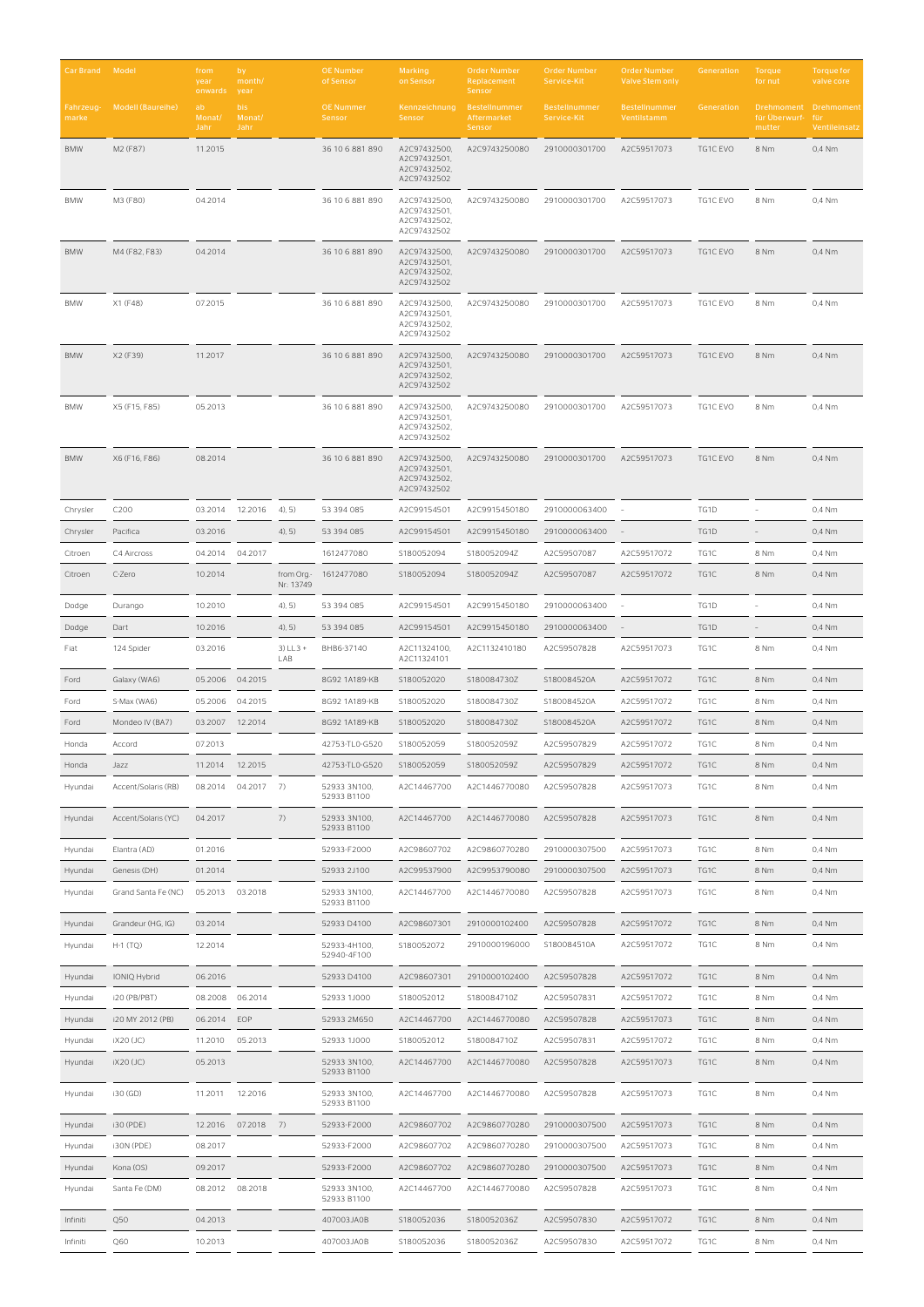| Car Brand Model    |                                  | from<br>year<br>onwards | by<br>month/<br>year  |           | <b>OE Number</b><br>of Sensor | <b>Marking</b><br>on Sensor                | <b>Order Number</b><br>Replacement<br>Sensor | <b>Order Number</b><br>Service-Kit  | <b>Order Number</b><br><b>Valve Stem only</b> | Generation | Torque<br>for nut                     | <b>Torque for</b><br>valve core    |
|--------------------|----------------------------------|-------------------------|-----------------------|-----------|-------------------------------|--------------------------------------------|----------------------------------------------|-------------------------------------|-----------------------------------------------|------------|---------------------------------------|------------------------------------|
| Fahrzeug-<br>marke | Modell (Baureihe)                | ab<br>Monat/<br>Jahr    | bis<br>Monat/<br>Jahr |           | <b>OE Nummer</b><br>Sensor    | Kennzeichnung<br>Sensor                    | Bestellnummer<br>Aftermarket<br>Sensor       | <b>Bestellnummer</b><br>Service-Kit | <b>Bestellnummer</b><br>Ventilstamm           | Generation | Drehmoment<br>für Überwurf-<br>mutter | Drehmoment<br>für<br>Ventileinsatz |
| Infiniti           | QX60                             | 09.2013                 |                       |           | 407003JA0B                    | S180052036                                 | S180052036Z                                  | A2C59507830                         | A2C59517072                                   | TG1C       | 8 Nm                                  | 0,4 Nm                             |
| Jaguar             | X-Type (X400)                    | 01.2007                 | 12.2009               |           | C2Z31510                      | S180052080                                 | S180052080Z                                  | S180084520A                         | A2C59517073                                   | TG1C       | 8 Nm                                  | 0,4 Nm                             |
| Jaguar             | I-Pace (EV400)                   | 05.2018                 |                       |           | C2D47173                      | S180052076,<br>S180052076B,<br>A2C93315301 | S180052076Z                                  | S180084520A                         | A2C59517073                                   | TG1C       | 8 Nm                                  | 0,4 Nm                             |
| Jaguar             | F-Type (X152)                    | 10.2012                 |                       |           | C2D47173                      | S180052076,<br>S180052076B,<br>A2C93315301 | S180052076Z                                  | S180084520A                         | A2C59517073                                   | TG1C       | 8 Nm                                  | 0,4 Nm                             |
| Jaguar             | F-Pace (X761)                    | 12.2015                 |                       |           | C2D47173                      | S180052076,<br>S180052076B,<br>A2C93315301 | S180052076Z                                  | S180084520A                         | A2C59517073                                   | TG1C       | 8 Nm                                  | 0,4 Nm                             |
| Jaguar             | E-Pace                           | 09.2017                 |                       |           | C2D47173                      | S180052076,<br>S180052076B,<br>A2C93315301 | S180052076Z                                  | S180084520A                         | A2C59517073                                   | TG1C       | 8 Nm                                  | 0,4 Nm                             |
| Jaguar             | XE (X760)                        | 02.2015                 |                       |           | C2D47173                      | S180052076,<br>S180052076B,<br>A2C93315301 | S180052076Z                                  | S180084520A                         | A2C59517073                                   | TG1C       | 8 Nm                                  | 0,4 Nm                             |
| Jaguar             | XF (X250)                        | 03.2008 06.2015         |                       |           | C2Z31510                      | S180052080                                 | S180052080Z                                  | S180084520A                         | A2C59517073                                   | TG1C       | 8 Nm                                  | 0,4 Nm                             |
| Jaguar             | XF (X260)                        | 06.2015                 |                       |           | C2D47173                      | S180052076,<br>S180052076B,<br>A2C93315301 | S180052076Z                                  | S180084520A                         | A2C59517073                                   | TG1C       | 8 Nm                                  | 0,4 Nm                             |
| Jaguar             | XJ (X350)                        | 05.2003 09.2009         |                       |           | C2Z31510                      | S180052080                                 | S180052080Z                                  | S180084520A                         | A2C59517073                                   | TG1C       | 8 Nm                                  | 0,4 Nm                             |
| Jaguar             | XJ (X351)                        | 10.2009                 |                       |           | C2D47173                      | S180052076,<br>S180052076B,<br>A2C93315301 | S180052076Z                                  | S180084520A                         | A2C59517073                                   | TG1C       | 8 Nm                                  | 0,4 Nm                             |
| Jaguar             | XK (X150)                        | 03.2006                 | 07.2014               |           | C2Z31510                      | S180052080                                 | S180052080Z                                  | S180084520A                         | A2C59517073                                   | TG1C       | 8 Nm                                  | 0,4 Nm                             |
| Jaguar             | S-Type                           | 04.2002                 | 08.2007               |           | C2Z31510                      | S180052080                                 | S180052080Z                                  | S180084520A                         | A2C59517073                                   | TG1C       | 8 Nm                                  | 0,4 Nm                             |
| Jeep               | Renegade                         | 12.2014                 |                       | $4)$ , 5) | 53305555                      | A2C99154501                                | A2C9915450180                                | 2910000063400                       |                                               | TG1D       |                                       | 0,4 Nm                             |
| Jeep               | Compass (MK50)                   | 12.2016                 |                       | 4, 5)     | 53 394 085                    | A2C99154501                                | A2C9915450180                                | 2910000063400                       |                                               | TG1D       |                                       | 0,4 Nm                             |
| Jeep               | Grand Cherokee<br>(WK2 - MY2017) | 04.2016                 |                       |           | 50 547 691                    | A2C97145802                                | A2C9714580280                                | A2C59507829                         | A2C59517072                                   | TG1C       | 8 Nm                                  | 0,4 Nm                             |
| Kia                | Carens (UN)                      | 12.2006 02.2013         |                       |           | 52933 3N100,<br>52933 B1100   | A2C14467700                                | A2C1446770080                                | A2C59507828                         | A2C59517073                                   | TG1C       | 8 Nm                                  | 0,4 Nm                             |
| Kia                | Carens (RP/RP PE)                | 03.2013                 |                       |           | 52933 2J100                   | A2C99537900                                | A2C9953790080                                | 2910000307500                       | A2C59517073                                   | TG1C       | 8 Nm                                  | 0,4 Nm                             |
| Kia                | Cee'd (JD)                       | 03.2012 06.2018         |                       |           | 52933 3N100,<br>52933 B1100   | A2C14467700                                | A2C1446770080                                | A2C59507828                         | A2C59517073                                   | TG1C       | 8 Nm                                  | 0,4 Nm                             |
| Kia                | Niro                             | 04.2016                 |                       |           | 52933 D4100                   | A2C98607301                                | 2910000102400                                | A2C59507828                         | A2C59517072                                   | TG1C       | 8 Nm                                  | 0,4 Nm                             |
| Kia                | Optima Hybrid                    | 03.2012                 | 08.2013               |           | 52933 1J000                   | S180052012                                 | S180084710Z                                  | A2C59507831                         | A2C59517072                                   | TG1C       | 8 Nm                                  | 0,4 Nm                             |
| Kia                | Optima (TF)                      | 08.2013                 | 06.2015               |           | 52933 2M650                   | A2C14467700                                | A2C1446770080                                | A2C59507828                         | A2C59517073                                   | TG1C       | 8 Nm                                  | 0,4 Nm                             |
| Kia                | Optima Hybrid (TFe)              | 03.2014                 | 06.2015               |           | 52933 2M650                   | A2C14467700                                | A2C1446770080                                | A2C59507828                         | A2C59517073                                   | TG1C       | 8 Nm                                  | 0,4 Nm                             |
| Kia                | Optima (JF)                      | 08.2015                 |                       |           | 52933 D4100                   | A2C98607301                                | 2910000102400                                | A2C59507828                         | A2C59517072                                   | TG1C       | 8 Nm                                  | 0,4 Nm                             |
| Kia                | Picanto (TA)                     | 04.2014                 | 11.2016               |           | 52933 3N100,<br>52933 B1100   | A2C14467700                                | A2C1446770080                                | A2C59507828                         | A2C59517073                                   | TG1C       | 8 Nm                                  | 0,4 Nm                             |
| Kia                | Rio (YB)                         | 01.2017                 |                       | 3)        | 52933 2J100                   | A2C99537900                                | A2C9953790080                                | 2910000307500                       | A2C59517073                                   | TG1C       | 8 Nm                                  | 0,4 Nm                             |
| Kia                | Sorento                          | 11.2009                 | 09.2012               |           | 52933 1J000                   | S180052012                                 | S180084710Z                                  | A2C59507831                         | A2C59517072                                   | TG1C       | 8 Nm                                  | 0,4 Nm                             |
| Kia                | Sorento (XM)                     | 07.2012                 | 09.2017               |           | 52933 3N100,<br>52933 B1100   | A2C14467700                                | A2C1446770080                                | A2C59507828                         | A2C59517073                                   | TG1C       | 8 Nm                                  | 0,4 Nm                             |
| Kia                | Sorento (UM)                     | 10.2014                 |                       |           | 52933 2J100                   | A2C99537900                                | A2C9953790080                                | 2910000307500                       | A2C59517073                                   | TG1C       | 8 Nm                                  | 0,4 Nm                             |
| Kia                | Soul (AM)                        | 02.2009                 | 12.2013               |           | 52933 1J000                   | S180052012                                 | S180084710Z                                  | A2C59507831                         | A2C59517072                                   | TG1C       | 8 Nm                                  | 0,4 Nm                             |
| Kia                | Soul (SK3)                       | 02.2018                 |                       |           | 52933 D4100                   | A2C98607301                                | 2910000102400                                | A2C59507828                         | A2C59517072                                   | TG1C       | 8 Nm                                  | 0,4 Nm                             |
| Kia                | Sportage (QL)                    | 10.2015                 |                       |           | 52933 D9100                   | A2C98607301                                | 2910000102400                                | A2C59507828                         | A2C59517072                                   | TG1C       | 8 Nm                                  | 0,4 Nm                             |
| Kia                | Venga (YN)                       | 02.2010                 | 04.2014               |           | 52933 1J000                   | S180052012                                 | S180084710Z                                  | A2C59507831                         | A2C59517072                                   | TG1C       | 8 Nm                                  | 0,4 Nm                             |
| Kia                | Venga (YN)                       | 04.2014                 |                       |           | 52933 3N100,<br>52933 B1100   | A2C14467700                                | A2C1446770080                                | A2C59507828                         | A2C59517073                                   | TG1C       | 8 Nm                                  | 0,4 Nm                             |
| Lada               | Granta                           | 04.2015 06.2016         |                       |           | 407003VU0B                    | A2C82208303,<br>A2C82208304                | A2C8220830480                                | A2C59506227                         | A2C59517072                                   | TG1C       | 8 Nm                                  | 0,4 Nm                             |
| Lada               | Granta                           | 07.2016                 |                       | 4, 5)     | 407004CB0A                    | A2C99668703,<br>A2C99668705                | A2C9966870380                                | 2910000063400                       |                                               | TG1D       |                                       | 0,4 Nm                             |
| Lada               | Kalina                           | 10.2016                 |                       | 4, 5)     | 407004CB0A                    | A2C99668703,<br>A2C99668705                | A2C9966870380                                | 2910000063400                       |                                               | TG1D       |                                       | 0,4 Nm                             |
| Lada               | Vesta                            | 11.2015                 |                       |           | 407003VU0B                    | A2C82208303,<br>A2C82208304                | A2C8220830480                                | A2C59506227                         | A2C59517072                                   | TG1C       | 8 Nm                                  | 0,4 Nm                             |
| Land Rover         | Discovery 3 (L319)               | 07.2004                 | 09.2009               |           | LR086928                      | S180052080                                 | S180052080Z                                  | S180084520A                         | A2C59517073                                   | TG1C       | 8 Nm                                  | 0,4 Nm                             |
|                    | Land Rover Discovery 4 (L319)    | 09.2009                 | 03.2017               |           | LR070840                      | S180052076,<br>S180052076B,<br>A2C93315301 | S180052076Z                                  | S180084520A                         | A2C59517073                                   | TG1C       | 8 Nm                                  | 0,4 Nm                             |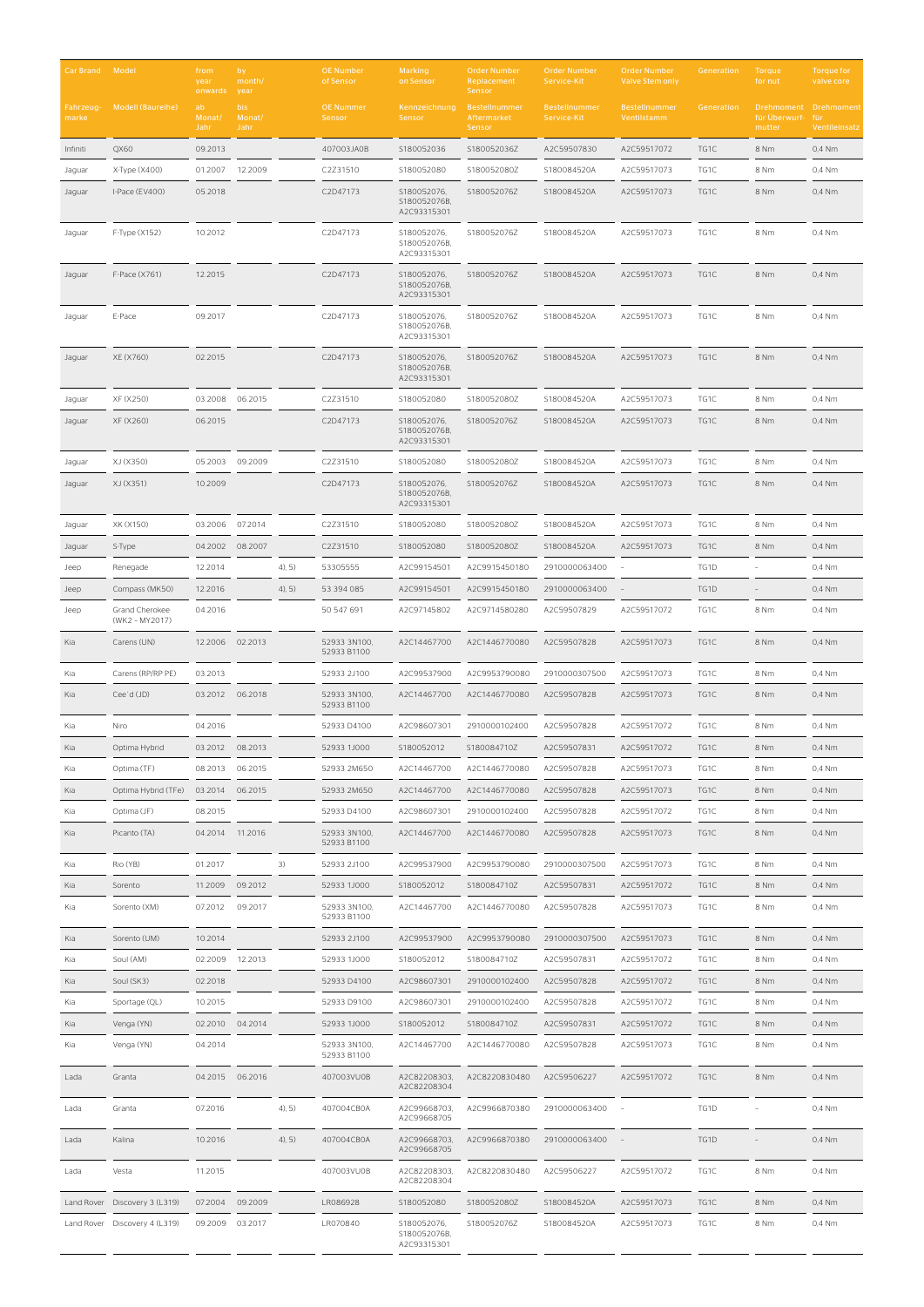| Car Brand          | Model                                        | from<br>year<br>onwards | by<br>month/<br>year  |    | <b>OE Number</b><br>of Sensor | Marking<br>on Sensor                        | <b>Order Number</b><br>Replacement<br>Sensor | <b>Order Number</b><br>Service-Kit | <b>Order Number</b><br><b>Valve Stem only</b> | Generation | Torque<br>for nut                     | <b>Torque for</b><br>valve core    |
|--------------------|----------------------------------------------|-------------------------|-----------------------|----|-------------------------------|---------------------------------------------|----------------------------------------------|------------------------------------|-----------------------------------------------|------------|---------------------------------------|------------------------------------|
| Fahrzeug-<br>marke | Modell (Baureihe)                            | ab<br>Monat/<br>Jahr    | bis<br>Monat/<br>Jahr |    | <b>OE Nummer</b><br>Sensor    | Kennzeichnung<br>Sensor                     | Bestellnummer<br>Aftermarket<br>Sensor       | Bestellnummer<br>Service-Kit       | Bestellnummer<br>Ventilstamm                  | Generation | Drehmoment<br>für Überwurf-<br>mutter | Drehmoment<br>für<br>Ventileinsatz |
|                    | Land Rover Discovery 5 (L462)                | 04.2017                 |                       |    | LR070840                      | S180052076,<br>S180052076B,<br>A2C93315301  | S180052076Z                                  | S180084520A                        | A2C59517073                                   | TG1C       | 8 Nm                                  | 0,4 Nm                             |
|                    | Land Rover Discovery Sport<br>(L550)         | 10.2014                 |                       |    | LR070840                      | S180052076,<br>S180052076B,<br>A2C93315301  | S180052076Z                                  | S180084520A                        | A2C59517073                                   | TG1C       | 8 Nm                                  | 0,4 Nm                             |
|                    | Land Rover FreeLander (L359)                 | 10.2006                 |                       |    | LR070840                      | S180052076,<br>S180052076B,<br>A2C93315301  | S180052076Z                                  | S180084520A                        | A2C59517073                                   | TG1C       | 8 Nm                                  | 0,4 Nm                             |
| Land Rover         | Range Rover (L322)                           | 2005                    | 08.2009               |    | LR086928                      | S180052080                                  | S180052080Z                                  | S180084520A                        | A2C59517073                                   | TG1C       | 8 Nm                                  | 0,4 Nm                             |
|                    | Land Rover Range Rover<br>(L322, L405)       | 09.2009                 |                       |    | LR070840                      | S180052076,<br>S180052076B,<br>A2C93315301  | S180052076Z                                  | S180084520A                        | A2C59517073                                   | TG1C       | 8 Nm                                  | 0,4 Nm                             |
| Land Rover         | Range Rover Evoque<br>(L538)                 | 09.2011                 |                       |    | LR070840                      | S180052076,<br>S180052076B,<br>A2C93315301  | S180052076Z                                  | S180084520A                        | A2C59517073                                   | TG1C       | 8 Nm                                  | 0,4 Nm                             |
| Land Rover         | Range Rover Sport<br>(L320)                  | 2005                    | 04.2010               |    | LR086928                      | S180052080                                  | S180052080Z                                  | S180084520A                        | A2C59517073                                   | TG1C       | 8 Nm                                  | 0,4 Nm                             |
|                    | Land Rover Range Rover Sport<br>(L320, L494) | 05.2010                 |                       |    | LR070840                      | S180052076,<br>S180052076B,<br>A2C93315301  | S180052076Z                                  | S180084520A                        | A2C59517073                                   | TG1C       | 8 Nm                                  | 0,4 Nm                             |
| Land Rover         | Range Rover Velar<br>(LY)                    | 09.2017                 |                       |    | LR070840                      | S180052076,<br>S180052076B,<br>A2C93315301  | S180052076Z                                  | S180084520A                        | A2C59517073                                   | TG1C       | 8 Nm                                  | 0.4 Nm                             |
| Maserati           | Ghibli (M157)                                | 10.2018                 |                       |    |                               | A2C97145802                                 | A2C9714580280                                | A2C59507829                        | A2C59517072                                   | TG1C       | 8 Nm                                  | 0.4 Nm                             |
| Maserati           | Levante (139)                                | 10.2018                 |                       |    |                               | A2C97145802                                 | A2C9714580280                                | A2C59507829                        | A2C59517072                                   | TG1C       | 8 Nm                                  | 0,4 Nm                             |
| Maserati           | Quattroporte (M156)                          | 10.2018                 |                       |    |                               | A2C97145802                                 | A2C9714580280                                | A2C59507829                        | A2C59517072                                   | TG1C       | 8 Nm                                  | 0,4 Nm                             |
| Mazda              | $2$ (DE)                                     | 10.2008                 | 06.2015 3)            |    | BHB6-37140                    | A2C19397601,<br>A2C19397602                 | A2C1939760180                                | A2C59507828                        | A2C59517073                                   | TG1C       | 8 Nm                                  | 0,4 Nm                             |
| Mazda              | $3$ $(BL)$                                   | 06.2009                 | $03.2013$ 3)          |    | BHB6-37140                    | A2C19397601,<br>A2C19397602                 | A2C1939760180                                | A2C59507828                        | A2C59517073                                   | TG1C       | 8 Nm                                  | 0,4 Nm                             |
| Mazda              | $3$ (BP)                                     | 08.2018                 |                       |    | BDEL-37140                    | A2C19397601,<br>A2C19397602                 | A2C1939760180                                | A2C59507828                        | A2C59517073                                   | TG1C       | 8 Nm                                  | 0,4 Nm                             |
| Mazda              | 5 (CW)                                       | 09.2010                 | 09.2015 3)            |    | BHB6-37140                    | A2C19397601,<br>A2C19397602                 | A2C1939760180                                | A2C59507828                        | A2C59517073                                   | TG1C       | 8 Nm                                  | 0,4 Nm                             |
| Mazda              | $6$ (GH)                                     | 08.2007                 | 07.2013               | 3) | BHB6-37140                    | A2C19397601.<br>A2C19397602                 | A2C1939760180                                | A2C59507828                        | A2C59517073                                   | TG1C       | 8 Nm                                  | 0,4 Nm                             |
| Mazda              | $6$ (GJ/GL)                                  | 06.2017                 |                       | 3) | BHB6-37140                    | A2C19397601,<br>A2C19397602                 | A2C1939760180                                | A2C59507828                        | A2C59517073                                   | TG1C       | 8 Nm                                  | 0,4 Nm                             |
| Mazda              | CX-30 (DM)                                   | 04.2019                 |                       |    | BDEL-37140<br>BDMC-37140      | A2C19397601,<br>A2C19397602                 | A2C1939760180                                | A2C59507828                        | A2C59517073                                   | TG1C       | 8 Nm                                  | 0,4 Nm                             |
| Mazda              | CX-5 (KE)                                    | 11.2011                 | $05.2017 - 3)$        |    | BHB6-37140                    | A2C19397601.<br>A2C19397602                 | A2C1939760180                                | A2C59507828                        | A2C59517073                                   | TG1C       | 8 Nm                                  | 0,4 Nm                             |
| Mazda              | CX-5 (KF)                                    | 06.2017                 |                       | 3) | BHB6-37140<br>BDMC-37140      | A2C19397601.<br>A2C19397602                 | A2C1939760180                                | A2C59507828                        | A2C59517073                                   | TG1C       | 8 Nm                                  | 0,4 Nm                             |
| Mazda              | CX-7 (ER)                                    | 06.2009                 | 12.2012 3)            |    | BHB6-37140                    | A2C19397601,<br>A2C19397602                 | A2C1939760180                                | A2C59507828                        | A2C59517073                                   | TG1C       | 8 Nm                                  | 0,4 Nm                             |
| Mazda              | $CX-9$ (TB)                                  | 08.2010                 | 12.2015               | 3) | BHB6-37140                    | A2C19397601,<br>A2C19397602                 | A2C1939760180                                | A2C59507828                        | A2C59517073                                   | TG1C       | 8 Nm                                  | 0,4 Nm                             |
| Mazda              | MX5 (NC)                                     |                         | 03.2010 12.2014 3)    |    | BHB6-37140                    | A2C19397601,<br>A2C19397602                 | A2C1939760180                                | A2C59507828                        | A2C59517073                                   | TG1C       | 8 Nm                                  | 0,4 Nm                             |
| Mazda              | MX5 (ND)                                     | 04.2015                 |                       | 3) | BHB6-37140                    | A2C19397601,<br>A2C19397602                 | A2C1939760180                                | A2C59507828                        | A2C59517073                                   | TG1C       | 8 Nm                                  | 0,4 Nm                             |
| Mazda              | MX5 (NC)                                     | 03.2010                 | 12.2014               | 3) | BHB6-37140                    | A2C19397601,<br>A2C19397602                 | A2C1939760180                                | A2C59507828                        | A2C59517073                                   | TG1C       | 8 Nm                                  | 0,4 Nm                             |
| Mazda              | MX5 (ND)                                     | 04.2015                 |                       | 3) | BHB6-37140                    | A2C19397601,<br>A2C19397602                 | A2C1939760180                                | A2C59507828                        | A2C59517073                                   | TG1C       | 8 Nm                                  | 0,4 Nm                             |
| Mercedes<br>Benz   | Citan / T-Class (W420) 10.2021               |                         |                       |    | A 420 401 2400                | A2C19969003                                 | 2802003001180                                | 2910000439900                      |                                               | TG1D Evo   |                                       |                                    |
| <b>MINI</b>        | Cooper (F55, F56)                            | 3.2014                  |                       | 6) | 36 10 6 881 890               | A2C97432500,<br>A2C97432501,<br>A2C97432502 | A2C9743250080                                | 2910000301700                      | A2C59517073                                   | TG1C EVO   | 8 Nm                                  | 0,4 Nm                             |
| <b>MINI</b>        | One (F55, F56)                               | 3.2014                  |                       | 6) | 36 10 6 881 890               | A2C97432500,<br>A2C97432501,<br>A2C97432502 | A2C9743250080                                | 2910000301700                      | A2C59517073                                   | TG1C EVO   | 8 Nm                                  | 0,4 Nm                             |
| <b>MINI</b>        | Clubman (F54)                                | 07.2015                 |                       | 6) | 36 10 6 881 890               | A2C97432500,<br>A2C97432501,<br>A2C97432502 | A2C9743250080                                | 2910000301700                      | A2C59517073                                   | TG1C EVO   | 8 Nm                                  | 0,4 Nm                             |
| <b>MINI</b>        | Cabrio (F57)                                 | 03.2016                 |                       | 6) | 36 10 6 881 890               | A2C97432500,<br>A2C97432501,<br>A2C97432502 | A2C9743250080                                | 2910000301700                      | A2C59517073                                   | TG1C EVO   | 8 Nm                                  | 0.4 Nm                             |
| <b>MINI</b>        | Countryman (F60)                             | 07.2015                 |                       | 6) | 36 10 6 881 890               | A2C97432500,<br>A2C97432501,<br>A2C97432502 | A2C9743250080                                | 2910000301700                      | A2C59517073                                   | TG1C EVO   | 8 Nm                                  | 0,4 Nm                             |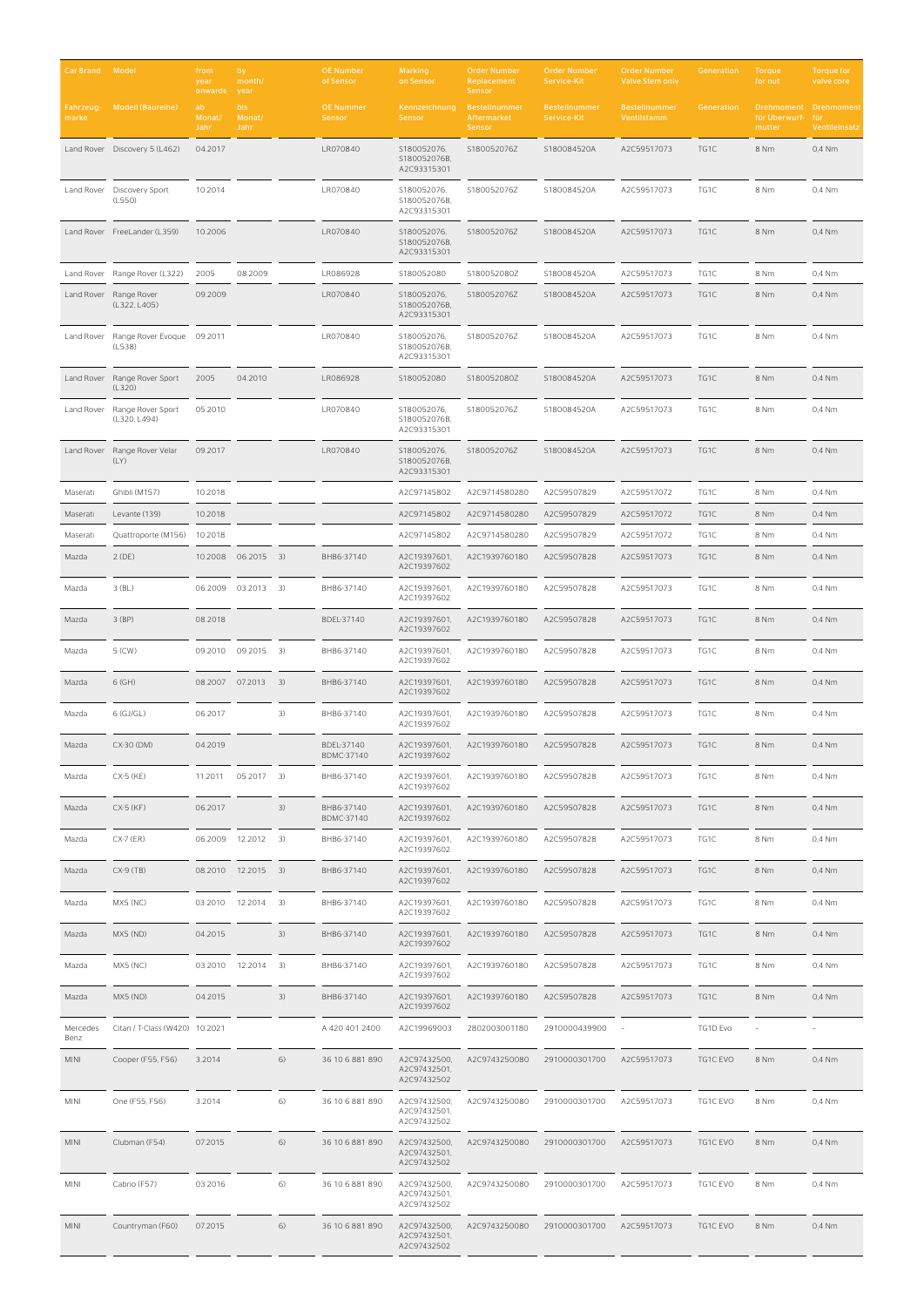| Car Brand Model    |                               | from<br>year<br>onwards | by<br>month/<br>year   |                          | <b>OE Number</b><br>of Sensor | <b>Marking</b><br>on Sensor | <b>Order Number</b><br>Replacement<br>Sensor  | <b>Order Number</b><br>Service-Kit | <b>Order Number</b><br><b>Valve Stem only</b> | Generation | Torque<br>for nut                                | <b>Torque for</b><br>valve core |
|--------------------|-------------------------------|-------------------------|------------------------|--------------------------|-------------------------------|-----------------------------|-----------------------------------------------|------------------------------------|-----------------------------------------------|------------|--------------------------------------------------|---------------------------------|
| Fahrzeug-<br>marke | <b>Modell (Baureihe)</b>      | ab.<br>Monat/<br>Jahr   | bis.<br>Monat/<br>Jahr |                          | <b>OE Nummer</b><br>Sensor    | Kennzeichnung<br>Sensor     | <b>Bestellnummer</b><br>Aftermarket<br>Sensor | Bestellnummer<br>Service-Kit       | Bestellnummer<br>Ventilstamm                  | Generation | Drehmoment Drehmoment<br>für Überwurf-<br>mutter | für<br>Ventileinsatz            |
| Mitsubishi         | ASX (ZC)                      | 08.2014                 |                        |                          | 4250C477                      | S180052094                  | S180052094Z                                   | A2C59507087                        | A2C59517072                                   | TG1C       | 8 Nm                                             | 0,4 Nm                          |
| Mitsubishi         | i-Miev (TQ)                   | 07.2014                 |                        |                          | 4250C477                      | S180052094                  | S180052094Z                                   | A2C59507087                        | A2C59517072                                   | TG1C       | 8 Nm                                             | 0,4 Nm                          |
| Mitsubishi         | Lancer (GS41)                 | 08.2014                 |                        |                          | 4250C477                      | S180052094                  | S180052094Z                                   | A2C59507087                        | A2C59517072                                   | TG1C       | 8 Nm                                             | 0,4 Nm                          |
| Mitsubishi         | L200/Triton (CR)              | 08.2014                 |                        | 4, 5)                    | 4250F1871                     | A2C37819407                 | A2C3781940780                                 | 2910000063400                      |                                               | TG1D       |                                                  | 0,4 Nm                          |
| Mitsubishi         | Outlander (RE)                | 07.2014                 |                        |                          | 4250C477                      | S180052094                  | S180052094Z                                   | A2C59507087                        | A2C59517072                                   | TG1C       | 8 Nm                                             | 0,4 Nm                          |
| Mitsubishi         | Pajero (BK)                   | 07.2014                 |                        | 4, 5)                    | 4250C275                      | A2C37819407                 | A2C3781940780                                 | 2910000063400                      |                                               | TG1D       |                                                  | 0,4 Nm                          |
| Mitsubishi         | Pajero Sport (QE)             | 01.2016                 |                        | 4, 5)                    | 4250C275                      | A2C37819407                 | A2C3781940780                                 | 2910000063400                      |                                               | TG1D       |                                                  | 0,4 Nm                          |
| Mitsubishi         | Spacestar (EL)                | 07.2014                 |                        | 4, 5)                    | 4250C275                      | A2C37819407                 | A2C3781940780                                 | 2910000063400                      |                                               | TG1D       |                                                  | 0,4 Nm                          |
| Mitsubishi         | <b>Eclipse Cross</b>          | 01.2018                 |                        | 4, 5)                    | 4250C275                      | A2C37819407                 | A2C3781940780                                 | 2910000063400                      |                                               | TG1D       |                                                  | 0,4 Nm                          |
| Nissan             | Altima (L33)                  | 03.2014                 |                        |                          | 407003JA0B                    | S180052036                  | S180052036Z                                   | A2C59507830                        | A2C59517072                                   | TG1C       | 8 Nm                                             | 0,4 Nm                          |
| Nissan             | Micra (K14)                   | 12.2016                 |                        | 4, 5)                    | 407004CB0B                    | A2C99668703,<br>A2C99668705 | A2C9966870380                                 | 2910000063400                      |                                               | TG1D       |                                                  | 0,4 Nm                          |
| Nissan             | Murrano (Z51)                 | 10.2014                 |                        |                          | 407003JA0B                    | S180052036                  | S180052036Z                                   | A2C59507830                        | A2C59517072                                   | TG1C       | 8 Nm                                             | 0,4 Nm                          |
| Nissan             | Note (E12)                    | 08.2013                 |                        |                          | 407003VU0B                    | A2C82208303,<br>A2C82208304 | A2C8220830480                                 | A2C59506227                        | A2C59517072                                   | TG1C       | 8 Nm                                             | 0,4 Nm                          |
| Nissan             | e-NV200                       | 05.2014                 | 09.2016                |                          | 407003VU0B                    | A2C82208303,<br>A2C82208304 | A2C8220830480                                 | A2C59506227                        | A2C59517072                                   | TG1C       | 8 Nm                                             | 0,4 Nm                          |
| Nissan             | e-NV200                       | 10.2016                 |                        | 4, 5)                    | 407004CB0A                    | A2C99668703,<br>A2C99668705 | A2C9966870380                                 | 2910000063400                      |                                               | TG1D       |                                                  | 0,4 Nm                          |
| Nissan             | Pathfinder (R51, R52) 06.2013 |                         |                        |                          | 407003JA0B                    | S180052036                  | S180052036Z                                   | A2C59507830                        | A2C59517072                                   | TG1C       | 8 Nm                                             | 0,4 Nm                          |
| Nissan             | Pulsar (C13)                  | 10.2014                 | 09.2016                |                          | 407003VU0B                    | A2C82208303,<br>A2C82208304 | A2C8220830480                                 | A2C59506227                        | A2C59517072                                   | TG1C       | 8 Nm                                             | 0,4 Nm                          |
| Nissan             | Pulsar (C13)                  | 10.2016                 |                        | 4, 5)                    | 407004CB0A                    | A2C99668703,<br>A2C99668705 | A2C9966870380                                 | 2910000063400                      |                                               | TG1D       |                                                  | 0,4 Nm                          |
| Nissan             | Qashqai (J11)                 | 12.2013                 | 09.2016                |                          | 407003VU0B                    | A2C82208303,<br>A2C82208304 | A2C8220830480                                 | A2C59506227                        | A2C59517072                                   | TG1C       | 8 Nm                                             | 0,4 Nm                          |
| Nissan             | Qashqai (J11)                 | 10.2016                 | 08.2021                | 4, 5)                    | 407004CB0A                    | A2C99668703.<br>A2C99668705 | A2C9966870380                                 | 2910000063400                      |                                               | TG1D       |                                                  | 0,4 Nm                          |
| Nissan             | Tiida (C12)                   | 10.2014                 | 09.2016                |                          | 407003VU0B                    | A2C82208303,<br>A2C82208304 | A2C8220830480                                 | A2C59506227                        | A2C59517072                                   | TG1C       | 8 Nm                                             | 0,4 Nm                          |
| Nissan             | Tiida $(C12)$                 | 10.2016                 | 07.2020                | 4, 5)                    | 407004CB0A                    | A2C99668703.<br>A2C99668705 | A2C9966870380                                 | 2910000063400                      |                                               | TG1D       |                                                  | 0,4 Nm                          |
| Nissan             | X-Trail (T32)                 | 11.2013                 | 09.2016                |                          | 407003VU0B                    | A2C82208303,<br>A2C82208304 | A2C8220830480                                 | A2C59506227                        | A2C59517072                                   | TG1C       | 8 Nm                                             | 0,4 Nm                          |
| Nissan             | X-Trail (T32)                 | 10.2016                 | 04.2020                | $(4)$ , 5)               | 407004CB0A                    | A2C99668703,<br>A2C99668705 | A2C9966870380                                 | 2910000063400                      |                                               | TG1D       |                                                  | 0,4 Nm                          |
| Nissan             | Teana (J33)                   | 09.2013                 |                        |                          | 407003JA0B                    | S180052036                  | S180052036Z                                   | A2C59507830                        | A2C59517072                                   | TG1C       | 8 Nm                                             | 0,4 Nm                          |
| Nissan             | Leaf (Gen2)                   | 01.2018                 |                        | $4)$ , 5)                | 407004CB0B                    | A2C99668703,<br>A2C99668705 | A2C9966870380                                 | 2910000063400                      |                                               | TG1D       |                                                  | 0,4 Nm                          |
| Nissan             | Juke II                       | 09.2019                 |                        | $4)$ , 5)                | 407004CB0B                    | A2C99668703,<br>A2C99668705 | A2C9966870380                                 | 2910000063400                      |                                               | TG1D       |                                                  | 0,4 Nm                          |
| Nissan             | Juke III (F16E)               | 01.2022                 |                        |                          | 407006UA0A                    | A2C19969003                 | 2802003001180                                 | 2910000439900                      |                                               | TG1D Evo   |                                                  |                                 |
| Nissan             | Ariya                         | 03.2022                 |                        |                          | 407006UA0A                    | A2C19969003                 | 2802003001180                                 | 2910000439900                      |                                               | TG1D Evo   |                                                  |                                 |
| Nissan             | Qashqai (J12)                 | 09.2021                 |                        |                          | 407006UA0A                    | A2C19969003                 | 2802003001180                                 | 2910000439900                      |                                               | TG1D Evo   |                                                  |                                 |
| Nissan             | X-Trail                       | 05.2020                 |                        |                          | 407006UA0A                    | A2C19969003                 | 2802003001180                                 | 2910000439900                      |                                               | TG1D Evo   |                                                  |                                 |
| Nissan             | Tiida                         | 08.2020                 |                        |                          | 407006UA0A                    | A2C19969003                 | 2802003001180                                 | 2910000439900                      |                                               | TG1D Evo   |                                                  |                                 |
| Nissan             | Townstar                      | 10.2021                 |                        |                          | 407006UA0A                    | A2C19969003                 | 2802003001180                                 | 2910000439900                      |                                               | TG1D Evo   |                                                  |                                 |
| Peugeot            | 4008                          | 11.2014                 |                        |                          | 1612477080                    | S180052094                  | S180052094Z                                   | A2C59507087                        | A2C59517072                                   | TG1C       | 8 Nm                                             | 0,4 Nm                          |
| Peugeot            | ION                           | 10.2014                 |                        | from Org.-<br>Nr.: 13749 | 1612477080                    | S180052094                  | S180052094Z                                   | A2C59507087                        | A2C59517072                                   | TG1C       | 8 Nm                                             | 0,4 Nm                          |
| Renault            | Espace V                      | 06.2015                 |                        | 4, 5)                    | 407004CB0A                    | A2C99668703,<br>A2C99668705 | A2C9966870380                                 | 2910000063400                      |                                               | TG1D       |                                                  | 0,4 Nm                          |
| Renault            | Fluence                       | 02.2010                 |                        |                          | 40 70 004 35 R                | S180052064                  | S180052064Z                                   | S180084500A                        | A2C59517072                                   | TG1C       | 8 Nm                                             | 0,4 Nm                          |
| Renault            | Kadjar                        | 06.2015                 |                        | 4, 5)                    | 407004CB0A                    | A2C99668703,<br>A2C99668705 | A2C9966870380                                 | 2910000063400                      |                                               | TG1D       |                                                  | 0.4 Nm                          |
| Renault            | Koleos                        | 12.2013                 | 03.2015                |                          | 407003VU0B                    | A2C82208303,<br>A2C82208304 | A2C8220830480                                 | A2C59506227                        | A2C59517072                                   | TG1C       | 8 Nm                                             | 0,4 Nm                          |
| Renault            | Koleos II                     | 08.2016                 |                        |                          | 407003VU0B                    | A2C82208303,<br>A2C82208304 | A2C8220830480                                 | A2C59506227                        | A2C59517072                                   | TG1C       | 8 Nm                                             | 0,4 Nm                          |
| Renault            | Alpine (A110)                 | 01.2018                 |                        |                          | 407003VU0B                    | A2C82208303,<br>A2C82208304 | A2C8220830480                                 | A2C59506227                        | A2C59517072                                   | TG1C       | 8 Nm                                             | 0,4 Nm                          |
| Renault            | Laguna III                    | 10.2007                 |                        |                          | 40 70 004 35 R                | S180052064                  | S180052064Z                                   | S180084500A                        | A2C59517072                                   | TG1C       | 8 Nm                                             | 0,4 Nm                          |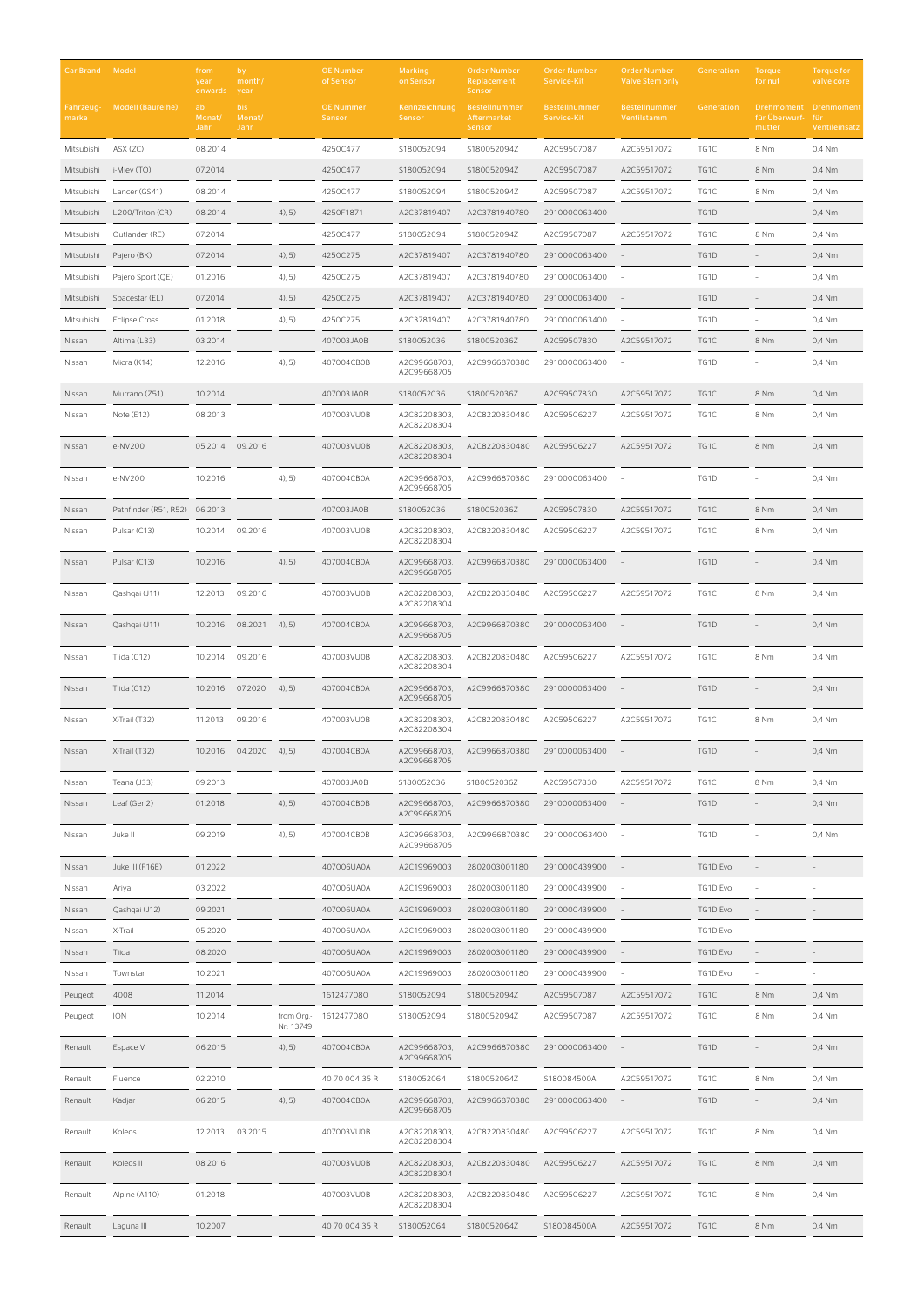| <b>Car Brand Model</b> |                     | from<br>year<br>onwards | by<br>month/<br>year   |                     | <b>OE Number</b><br>of Sensor | <b>Marking</b><br>on Sensor | <b>Order Number</b><br>Replacement<br>Sensor | <b>Order Number</b><br>Service-Kit | <b>Order Number</b><br><b>Valve Stem only</b> | Generation | <b>Torque</b><br>for nut | <b>Torque for</b><br>valve core               |
|------------------------|---------------------|-------------------------|------------------------|---------------------|-------------------------------|-----------------------------|----------------------------------------------|------------------------------------|-----------------------------------------------|------------|--------------------------|-----------------------------------------------|
| Fahrzeug-<br>marke     | Modell (Baureihe)   | ab<br>Monat/<br>Jahr    | bis.<br>Monat/<br>Jahr |                     | <b>OE Nummer</b><br>Sensor    | Kennzeichnung<br>Sensor     | Bestellnummer<br>Aftermarket<br>Sensor       | Bestellnummer<br>Service-Kit       | <b>Bestellnummer</b><br>Ventilstamm           | Generation | für Überwurf-<br>mutter  | Drehmoment Drehmoment<br>für<br>Ventileinsatz |
| Renault                | Latitude            | 02.2011                 |                        |                     | 40 70 004 35 R                | S180052064                  | S180052064Z                                  | S180084500A                        | A2C59517072                                   | TG1C       | 8 Nm                     | 0,4 Nm                                        |
| Renault                | Megane III          | 11.2008                 |                        |                     | 40 70 004 35 R                | S180052064                  | S180052064Z                                  | S180084500A                        | A2C59517072                                   | TG1C       | 8 Nm                     | 0,4 Nm                                        |
| Renault                | Megane IV           | 11.2015                 |                        | $4)$ , 5)           | 407004CB0A                    | A2C99668703,<br>A2C99668705 | A2C9966870380                                | 2910000063400                      |                                               | TG1D       |                          | 0,4 Nm                                        |
| Renault                | Scenic III          | 02.2009                 |                        |                     | 40 70 004 35 R                | S180052064                  | S180052064Z                                  | S180084500A                        | A2C59517072                                   | TG1C       | 8 Nm                     | 0,4 Nm                                        |
| Renault                | Scenic IV           | 09.2016                 |                        | 4, 5)               | 407004CB0A                    | A2C99668703,<br>A2C99668705 | A2C9966870380                                | 2910000063400                      |                                               | TG1D       |                          | 0,4 Nm                                        |
| Renault                | Spider              | 03.2010                 |                        |                     | 40 70 004 35 R                | S180052064                  | S180052064Z                                  | S180084500A                        | A2C59517072                                   | TG1C       | 8 Nm                     | 0,4 Nm                                        |
| Renault                | Talisman            | 06.2015                 |                        | 4, 5)               | 407004CB0A                    | A2C99668703,<br>A2C99668705 | A2C9966870380                                | 2910000063400                      |                                               | TG1D       |                          | 0,4 Nm                                        |
| Renault                | Zoe                 | 09.2012                 | 08.2019                |                     | 40 70 004 35 R                | S180052064                  | S180052064Z                                  | S180084500A                        | A2C59517072                                   | TG1C       | 8 Nm                     | 0,4 Nm                                        |
| Renault                | Zoe II              | 09.2019                 |                        | 4, 5)               | 40700 4CB0B                   | A2C99668703.<br>A2C99668705 | A2C9966870380                                | 2910000063400                      |                                               | TG1D       |                          | 0,4 Nm                                        |
| Renault                | Kadjar Gen 2        | 02.2021                 |                        |                     | 407006UA0A                    | A2C19969003                 | 2802003001180                                | 2910000439900                      |                                               | TG1D Evo   |                          |                                               |
| Renault                | Megane IV Facelift  | 10.2020                 |                        |                     | 407006UA0A                    | A2C19969003                 | 2802003001180                                | 2910000439900                      |                                               | TG1D Evo   |                          |                                               |
| Renault                | Megane e-Tech       | 10.2021                 |                        |                     | 407006UA0A                    | A2C19969003                 | 2802003001180                                | 2910000439900                      |                                               | TG1D Evo   |                          |                                               |
| Renault                | Espace Gen2         | 10.2020                 |                        |                     | 407006UA0A                    | A2C19969003                 | 2802003001180                                | 2910000439900                      |                                               | TG1D Evo   |                          |                                               |
| Renault                | Talisman ph2        | 07.2020                 |                        |                     | 407006UA0A                    | A2C19969003                 | 2802003001180                                | 2910000439900                      |                                               | TG1D Evo   |                          |                                               |
| Renault                | Kangoo Gen 3        | 09.2020                 |                        |                     | 407006UA0A                    | A2C19969003                 | 2802003001180                                | 2910000439900                      |                                               | TG1D Evo   |                          |                                               |
| Renault                | Trafic Gen 2        | 10.2020                 |                        |                     | 407006UA0A                    | A2C19969003                 | 2802003001180                                | 2910000439900                      |                                               | TG1D Evo   |                          |                                               |
| Renault                | Dokker Gen2         | 04.2020                 |                        |                     | 407006UA0A                    | A2C19969003                 | 2802003001180                                | 2910000439900                      |                                               | TG1D Evo   |                          |                                               |
| Suzuki                 | Across              | 10.2020                 |                        |                     | 43139-61M00,<br>43130-52S01   | S180052024                  | S180052024Z                                  | S180084510A                        | A2C59517072                                   | TG1C       | 8 Nm                     | 0,4 Nm                                        |
| Suzuki                 | Alto                | 06.2014 12.2017         |                        |                     | 43139-61M00,<br>43130-52S01   | S180052024                  | S180052024Z                                  | S180084510A                        | A2C59517072                                   | TG1C       | 8 Nm                     | 0,4 Nm                                        |
| Suzuki                 | Cultus              | 09.2014                 | 09.2020                |                     | 43139-61M00,<br>43130-52S01   | S180052024                  | S180052024Z                                  | S180084510A                        | A2C59517072                                   | TG1C       | 8 Nm                     | 0,4 Nm                                        |
| Suzuki                 | Grand Vitara        | 06.2014                 | 01.2019                |                     | 43139-61M00,<br>43130-52S01   | S180052024                  | S180052024Z                                  | S180084510A                        | A2C59517072                                   | TG1C       | 8 Nm                     | 0,4 Nm                                        |
| Suzuki                 | Ignis               | 01.2017                 |                        |                     | 43139-61M00,<br>43130-52S01   | S180052024                  | S180052024Z                                  | S180084510A                        | A2C59517072                                   | TG1C       | 8 Nm                     | 0,4 Nm                                        |
| Suzuki                 | Jimny(Gen3)         | 05.2018                 |                        |                     | 43139-61M00,<br>43130-52S01   | S180052024                  | S180052024Z                                  | S180084510A                        | A2C59517072                                   | TG1C       | 8 Nm                     | 0,4 Nm                                        |
| Suzuki                 | Jimny               | 11.2014 04.2018         |                        |                     | 43139-61M00,<br>43130-52S01   | S180052024                  | S180052024Z                                  | S180084510A                        | A2C59517072                                   | TG1C       | 8 Nm                     | $0.4$ Nm                                      |
| Suzuki                 | Swift               | 04.2014 04.2017         |                        |                     | 43139-61M00,<br>43130-52S01   | S180052024                  | S180052024Z                                  | S180084510A                        | A2C59517072                                   | TG1C       | 8 Nm                     | 0,4 Nm                                        |
| Suzuki                 | Swift (RZ/AZ)       | 05.2017                 |                        |                     | 43139-61M00,<br>43130-52S01   | S180052024                  | S180052024Z                                  | S180084510A                        | A2C59517072                                   | TG1C       | 8 Nm                     | 0,4 Nm                                        |
| Suzuki                 | Swift Sport (RZ/AZ) | 06.2018                 |                        |                     | 43139-61M00,<br>43130-52S01   | S180052024                  | S180052024Z                                  | S180084510A                        | A2C59517072                                   | TG1C       | 8 Nm                     | 0,4 Nm                                        |
| Suzuki                 | Baleno II           | 06.2016                 |                        |                     | 43139-61M00,<br>43130-52S01   | S180052024                  | S180052024Z                                  | S180084510A                        | A2C59517072                                   | TG1C       | 8 Nm                     | 0,4 Nm                                        |
| Suzuki                 | $SX-4$              | 06.2014                 |                        |                     | 43139-61M00,<br>43130-52S01   | S180052024                  | S180052024Z                                  | S180084510A                        | A2C59517072                                   | TG1C       | 8 Nm                     | 0,4 Nm                                        |
| Suzuki                 | SX-4 S-Cross        | 08.2013                 |                        |                     | 43139-61M00,<br>43130-52S01   | S180052024                  | S180052024Z                                  | S180084510A                        | A2C59517072                                   | TG1C       | 8 Nm                     | 0,4 Nm                                        |
| Suzuki                 | Vitara              | 02.2015                 |                        |                     | 43139-61M00,<br>43130-52S01   | S180052024                  | S180052024Z                                  | S180084510A                        | A2C59517072                                   | TG1C       | 8 Nm                     | 0,4 Nm                                        |
| Tesla                  | Model S MY 2015     | 09.2014                 | 06.2021                |                     | 1034602-00-C                  | A2C10261600                 | A2C1026160080                                | A2C59507831                        | A2C59517072                                   | TG1C       | 8 Nm                     | 0,4 Nm                                        |
| Tesla                  | Model S MY 2015     | 09.2014                 | 06.2021                | Black<br>valve stem | 1074812-00-B                  | A2C10262100                 | A2C1026210080                                | 2910000418500                      | 2910000418100                                 | TG1C       | 8 Nm                     | 0,4 Nm                                        |
| Tesla                  | Model X             | 09.2015                 | 06.2021                |                     | 1034602-00-C                  | A2C10261600                 | A2C1026160080                                | A2C59507831                        | A2C59517072                                   | TG1C       | 8 Nm                     | 0,4 Nm                                        |
| Tesla                  | Model X             | 09.2015                 | 06.2021                | Black<br>valve stem | 1074812-00-B                  | A2C10262100                 | A2C1026210080                                | 2910000418500                      | 2910000418100                                 | TG1C       | 8 Nm                     | 0,4 Nm                                        |
| Tesla                  | Model 3             | 07.2018                 | 10.2020                |                     | 1034602-00-C                  | A2C10261600                 | A2C1026160080                                | A2C59507831                        | A2C59517072                                   | TG1C       | 8 Nm                     | 0,4 Nm                                        |
| Tesla                  | Model 3             | 07.2018                 | 10.2020                | Black<br>valve stem | 1074812-00-B                  | A2C10262100                 | A2C1026210080                                | 2910000418500                      | 2910000418100                                 | TG1C       | 8 Nm                     | 0,4 Nm                                        |
| Volvo                  | C30                 | 10.2006                 |                        | 3)                  | 31302096                      | S180052050                  | S180052050Z                                  | S180084520A                        | A2C59517072                                   | TG1C       | 8 Nm                     | 0,4 Nm                                        |
| Volvo                  | C30 Electric        | 12.2010                 |                        | 3)                  | 31341893                      | S180052050                  | S180052050Z                                  | S180084520A                        | A2C59517072                                   | TG1C       | 8 Nm                     | 0,4 Nm                                        |
| Volvo                  | C70                 | 03.2006                 |                        | 3)                  | 31302096                      | S180052050                  | S180052050Z                                  | S180084520A                        | A2C59517072                                   | TG1C       | 8 Nm                     | 0,4 Nm                                        |
| Volvo                  | <b>S40</b>          | 01.2004                 |                        | 3)                  | 31302096                      | S180052050                  | S180052050Z                                  | S180084520A                        | A2C59517072                                   | TG1C       | 8 Nm                     | 0,4 Nm                                        |
| Volvo                  | S60                 | 01.2011                 |                        | 3)                  | 31341893                      | S180052050                  | S180052050Z                                  | S180084520A                        | A2C59517072                                   | TG1C       | 8 Nm                     | 0,4 Nm                                        |